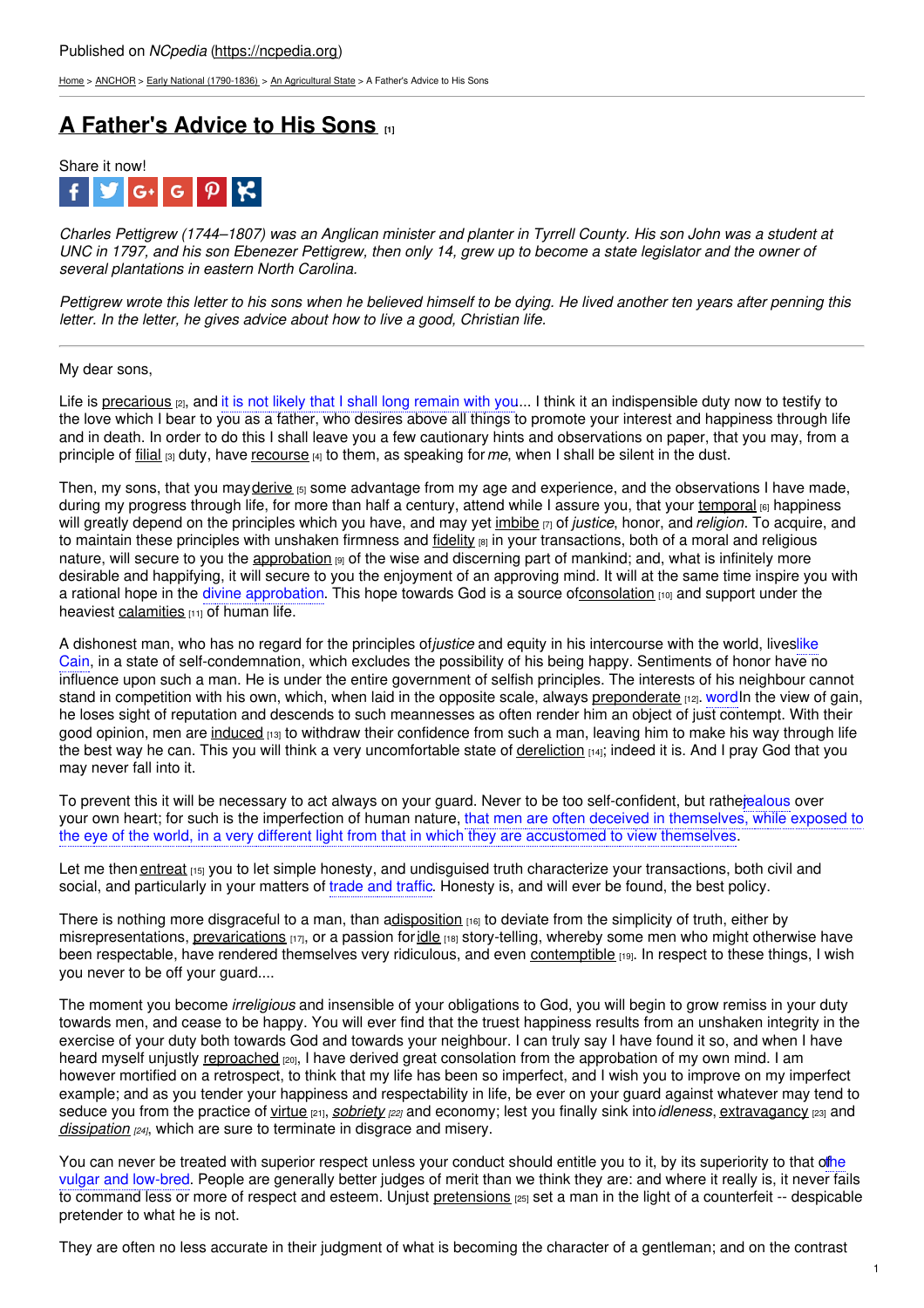of what fixes a disgraceful stain upon a [conspicuous](https://ncpedia.org/glossary/conspicuous) [26] character.

The character of a christian and a gentleman are very consistent. The latter is highly improved by the softening and [meliorating](https://ncpedia.org/glossary/meliorate) <sub>[27]</sub> influence of the former. I wish you, my sons, to unite them, that you may be in favour with both God and man.

To this end [cultivate](https://ncpedia.org/glossary/cultivate) [28] the softer tempers, in the exercise of resolution and firmness. Beware of giving thereins to passion; unbridled passion will grow daily more and mor[eturbulent](https://ncpedia.org/glossary/turbulent) [29], and at last spurn all restraint from the rules of decency and good breeding. This renders a man a truly pitiable object. To manage negroes without the exercise of too much passion, is next to an impossibility, after our strongest endeavours to the [contrary](https://ncpedia.org/glossary/contrary) [30]; I have found it so. I would therefore put you on your guard, lest their [provocations](https://ncpedia.org/glossary/provocation) [31] should on some occasions transport you beyond the limits of decency and christian [morality](https://ncpedia.org/glossary/morality) [32].

Let this consideration plead in their favour, and at all time[smitigate](https://ncpedia.org/glossary/mitigate) [33] your resentments. They are slaves for life. They are not stimulated to care and industry as white people are, who labor for themselves. They do not feel themselves interested in what they do, for arbitrary masters and mistresses; and their education is not such as can be expected to inspire them with sentiments of honor and gratitude. We may justly expect rather that an oppressive sense of their condition would naturally have a tendency to blunt all the finer feelings of nature, and render them [callous](https://ncpedia.org/glossary/callous) [34] to the ideas of honor and even honesty....

## **User Tags:**

[children](https://ncpedia.org/category/user-tags/children) [35] [education](https://ncpedia.org/category/user-tags/education) [36] [farming](https://ncpedia.org/category/user-tags/farming) [37] North [Carolina](https://ncpedia.org/category/user-tags/north-carolina-5) [38] **North [Carolina](https://ncpedia.org/category/user-tags/north-carolina-6) History [39]** [Page](https://ncpedia.org/category/user-tags/page) [40] [slavery](https://ncpedia.org/category/user-tags/slavery) [41] [Students](https://ncpedia.org/category/user-tags/students) [42] [Teachers](https://ncpedia.org/category/user-tags/teachers) [43] Tyrrell [County](https://ncpedia.org/category/user-tags/tyrrell-county) [44] Creative Commons [BY-NC-SA](https://ncpedia.org/category/user-tags/creative-commons) [45] **From:** LEARN NC North Carolina History: A Digital [Textbook](https://ncpedia.org/category/entry-source/learn-nc)[46] **Copyright Date:** 2009 **People:**



Charles Pettigrew